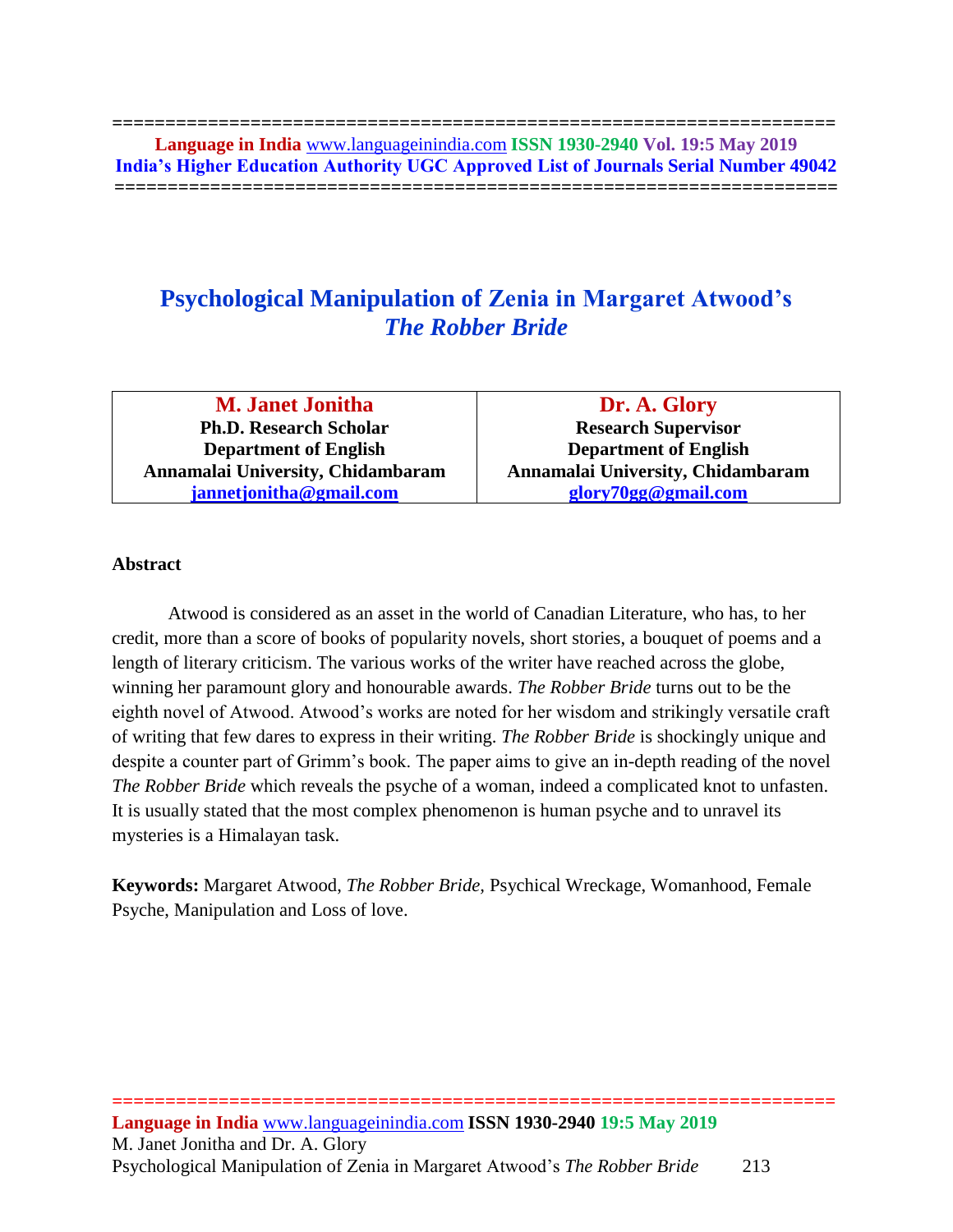## **Introduction**

Margaret Eleanor Atwood was born on November 18, 1939 in Ottawa, Canada and grew up in northern Ontario, Quebec and Toronto. The daughter of an entomologist, Atwood spent a large part of her childhood in the Canadian wilderness where her father was conducting research. She is the author of various literary works, including novels, short stories, poems and works of literary criticism.

As a critic, she is best known for her, *Survival: A Thematic Guide to Canadian Literature.* Globally, Atwood is celebrated for the Candid feminism of her books. From her first novel, *The Edible Woman*, to her masterpiece, *The Handmaid's Tale*, brought the writer paramount glory. Atwood has revealed a great interest in the restrictions that society puts on women and how women overcome it successfully.

After *The Handmaid's Tale*, Atwood became an international celebrity. She wrote a series of novels dealing with woman's relationships like *Cats' Eye* and *The Robber Bride*. In 1992, *Good Bones* was published dealing about female body parts. Atwood discovers woman's historical roles in other works, including her renowned poetry collection, *The Journals of Susanna Moodie* and the historical fiction *Alias Grace*. Atwood not only focuses on women and nature, but she also focuses to the taste of children. Her first children's book was *Up in the Tree* followed by *Anna's Pet* and *For the Birds*.

The writer has been recognized internationally for her work through awards and honorary degrees. Throughout her career, she has got various awards and honorary degrees including the Canadian Governor General's Award, Le Chevalier Dans I Ordre des Arts letters in France, and the National Arts Club Medal of Honor for Literature.

Atwood holds an eye-catching place among Canadian writers. Atwood has provided a blended network of relations to capture the complexities of the world. On the surface, the commandeering efforts of strike us a private and strongly individualized personal histories with the female protagonists being obsessed by their private dilemmas and frustrations. Her private female and individual experience outstrip into worldwide. In her works Atwood has always set her themes of womanhood. The assorted images of womanhood are presented through the changes of the social, political, historical and environmental settings she casts her heroine in.

# **Themes of Atwood**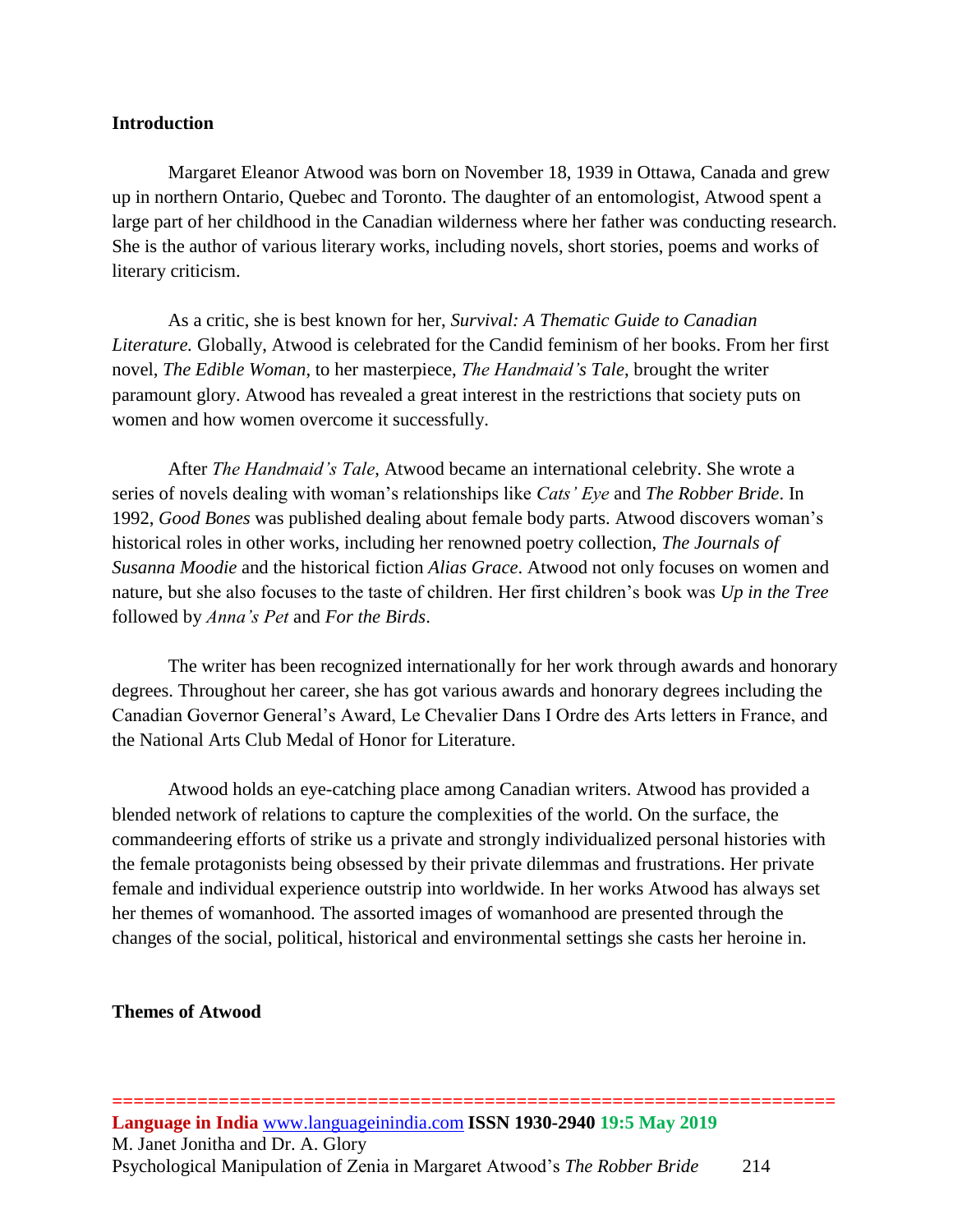The novels of Atwood revolve around the theme of the search for self- Identity and need to justify one's existence. Atwood like Jane Austen tends to show little interest in the great socio – cultural interest. A deep analysis of Atwood's novel brings out into open that her focus is so much on the inner world of feeling and sensibility. Atwood works has been hailed by feminist critics as a profound portrayal of women's inequality within society and relations between the sexes.

The representation of women in search of an identity for their own selves as well as of their country's cultural identity is an important phenomenon in recent Canadian fiction. In order to analyze the writings of Atwood, the article focuses on her fiction *The Robber Bride* in which Atwood had vividly designed how a woman turns out to be an enemy for another woman. It is noted that the contemporary fiction of today focuses more on individual issues. Atwood's critics have commented that Atwood has moved from largely feminist themes to more humanistic themes.

### **Canadian Literature**

Canadian Literature is a literary output arising out of a confluence of the two main streams in the English language, British and American. Down the years, it gained a unique identity of its own, transcending cultural and racial barriers. Canada is relatively new. The country has a better standard of living. Canada has a bewildering variety of Literature. It enjoys an International ubiquity today, as a whole it developed slowly.

Some criticism of Canadian Literature has focused on nationalistic and regional themes, like the literature of every nation, Canadian writers have produced a variety of genres, and influences on Canadian writers are broad, both geographically and historically. The country's literature has been strongly influenced by international immigration, particularly in recent decades. Some of the important themes of Canadian fiction are human as a part of nature, a bounty of natural resources, fear of an adversarial wilderness, improvement of nature, regret of environmental damage, love and respect of mankind.

#### **Feminism in Canada**

Since nineteenth Century Canadian women started to raise voice against inequality and protested for equal treatment between men and women. The women's movement in Canada brought a tremendous change in the life of women in western countries. Canada witnessed a rise in consciousness about women's place in public life. Various books published during the time like Kate Millet's *Sexual Politics* and Betty Friedan's *Feminine Mystique* gave lot of awareness to the public. Margaret Atwood visualizes feminism from a different perspective: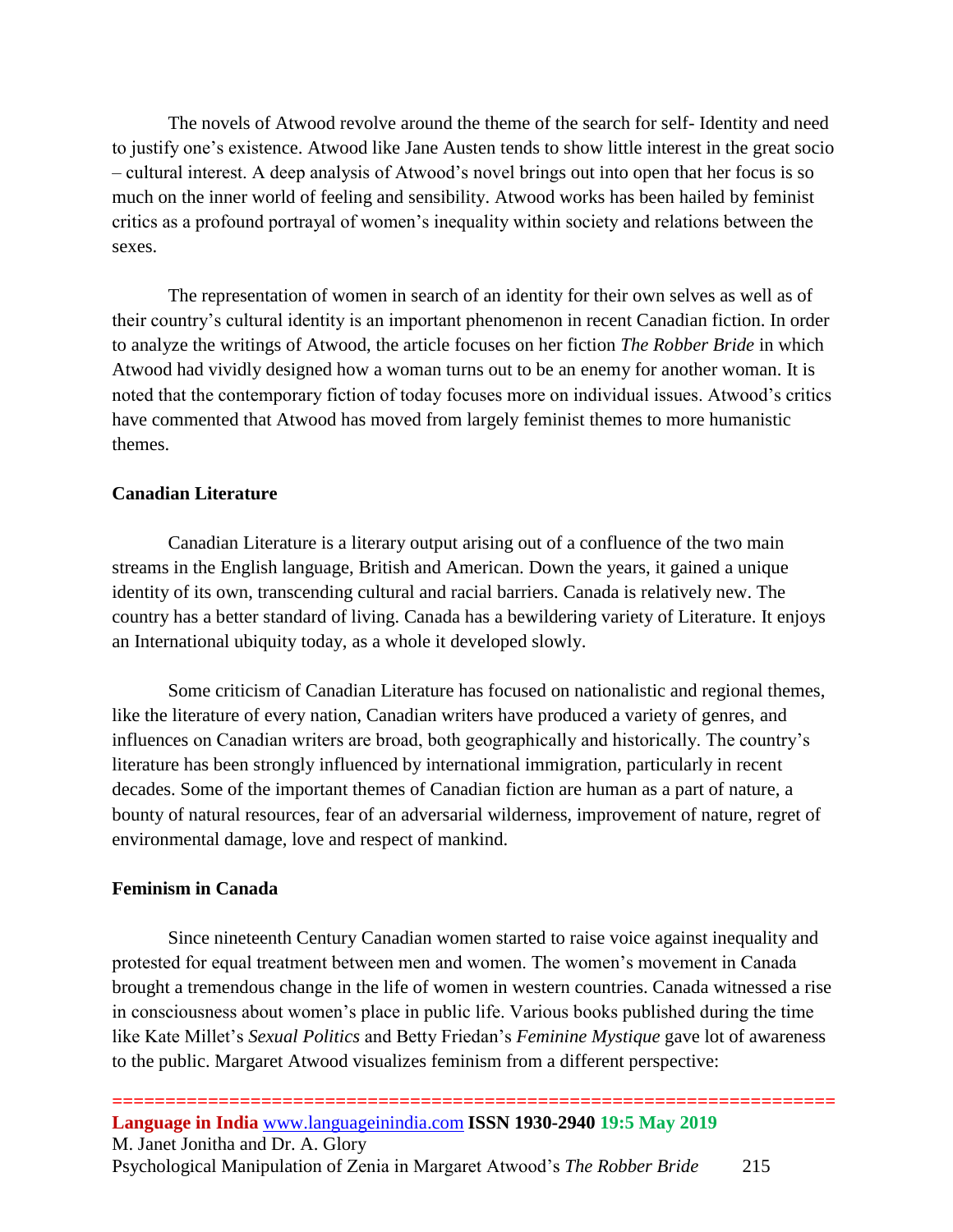Feminism has done many good things for women writers, but surely the most important has been the permission to say the unsaid, to encourage women to claim their full humanity, which means acknowledging the shadows as well as the lights. (Chakravarthy 144)

# **Analysis of the Plot Summary**

*The Robber Bride* revolves around the story of three friends. The novel exhibits remarkable similarities to Atwood's earlier novels in its preoccupation with split or multiple identities. The character of Zenia is most interesting in this regard and myths of Zenia are present at two levels in the novel. Atwood uses Zenia as a catalyst and focal point for the other three main characters, to analyze and introspect about them.

*The Robber Bride*, however, fully analyzes the liberating possibilities of humanistic ideal of subjectivity. Zenia takes immense pleasure in story - telling and manipulating others. In addition to the different life histories that Zenia fabricates, the narrative presents another set of images that serve to subvert the kinds of cultural myths about women. Zenia's ability to exploit the lives of other women is pictured neatly by the writer. *The Robber Bride* contains a deep analysis about how the self is structured and how powerful those constructions are.

# **The Robber Bride – Book with A Villainess**

The women characters in *The Robber Bride* are a clear-cut example of the efforts that Atwood has given while penning down her characters. The novel is an absorbing, high speed read, the prose burnished with the author's characteristic nerve, wit and insight. The novel examines the incongruity of woman as villain by presenting three engrossing, nice and well – behaved women. It is only when the villain Zenia enters the scene that they come to view their own lives of self – deception, becomes less agreeable, change and grow as individuals.

Zenia bewitches people by using her beauty and her artificial charm. Zenia aims for her victims to be submissive to her whims. She demands to be worshipped and inspires sentiments of guilt and sympathy. The three women characters in the novel Tony, Charis and Roz fall for Zenia's sob stories, from which she acquires sympathy. The readers are able to sympathize with her victims and comprehend the way Zenia is cunningly capable of evoking pity. Zenia is a master crackerjack, who knows how to successfully have an upper hand to acquire information and pinpoint a person's vulnerabilities.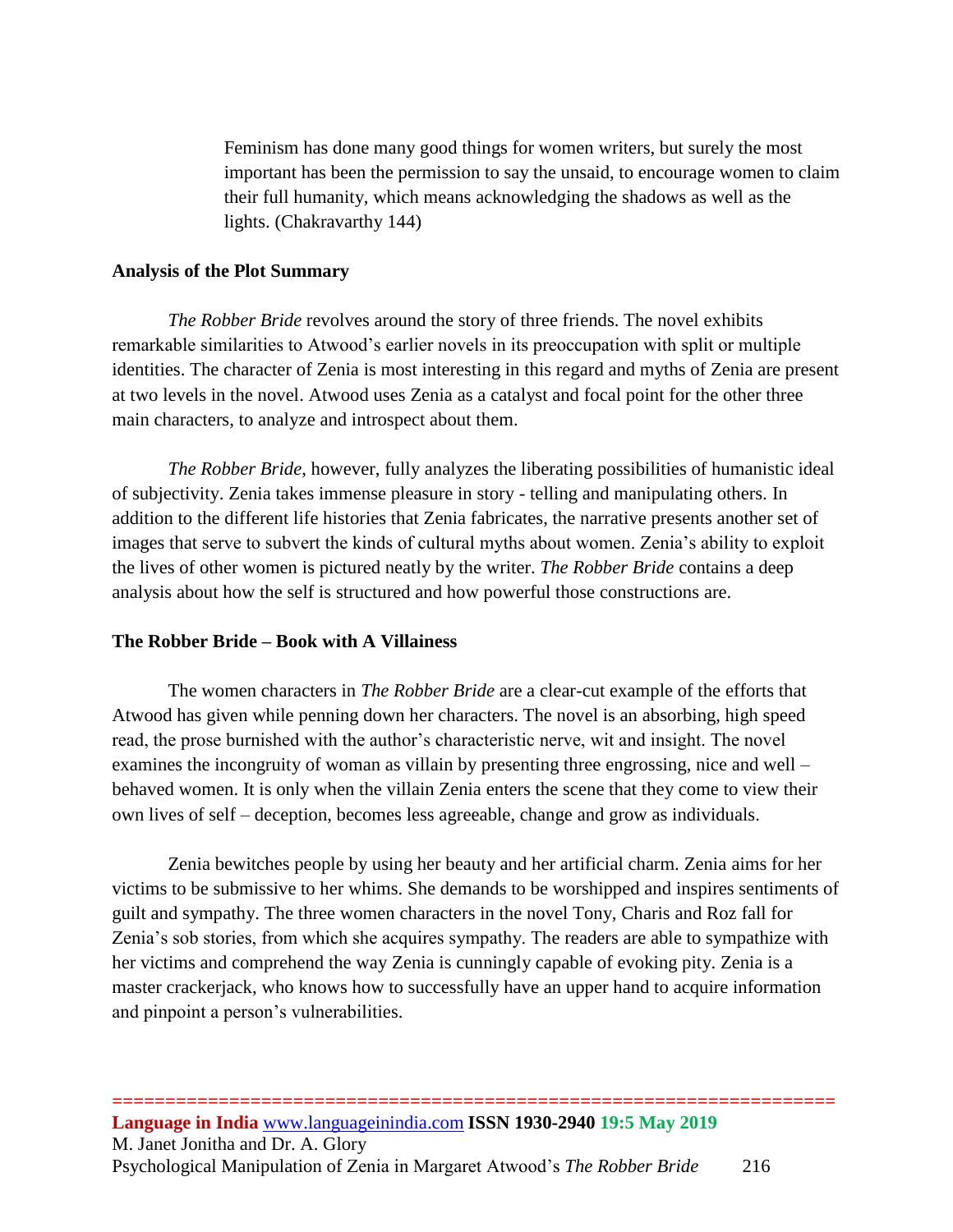Through Zenia, the villainess, Atwood attempts to transform gender relations and concepts of sexual power politics. *The Robber Bride* is a book with a villainess in it, a villainess who knows how to make an entrance. It is the story of three women. The second has psychic leanings and complex past and the third one is a business dealer with gambling tendencies. The novel can be called as a form of female gothic romance, the returns of the demonic woman from the dead in the story about transgressions betrayals and omens of disaster, until the final defeat of the Zenia by three friends when the villainess Zenia's body is burned up and its ashes scattered over the deepest part of Lake Ontario.

Simon De Beauvoir explains in *The Second Sex* about women's situation and their behaviour toward each other and some woman's feelings:

> They had power and can make everything agreeable for themselves and so with many tricks entered other woman's mind and changed their way of life, and in this way are like devil and make many mistakes in the style other woman like. (Beauvoir 282)

Atwood compares Zenia to the Moon, the leading attribute of the White Goddess. Like the moon, she vanishes and recurs suddenly throughout the novel. Atwood's fiction portrays individual's consciousness and her view of reality is characterized by a shifting of artistic focus from the individual to the social, from female to human, from past to present, from present to future. Atwood is an author whose main concern has always been with the feminine, female character to point to the problems of humankind.

Her private female and individual experiences transcend the universal and the global. In her novels, Atwood has provided a complex network of relations to capture the complexities of the postmodern world. Analyzing the novels of Atwood, we can comprehend that their primary concern with women's lives is communicated to us through varying perspective of her view of a female world and the transformations of the positions of women in Canada and the world as well.

The varied images of womanhood are presented through the changes of the social, political, historical and environmental settings she casts her heroine in. In all her works Atwood has always set her themes of womanhood into wider social frameworks and gradually extended her initially feminist concerns into global human concerns. The prevailing motif of victimization of women so typical in her early novels transcends into the motif of victimization of humankind in her latest novels.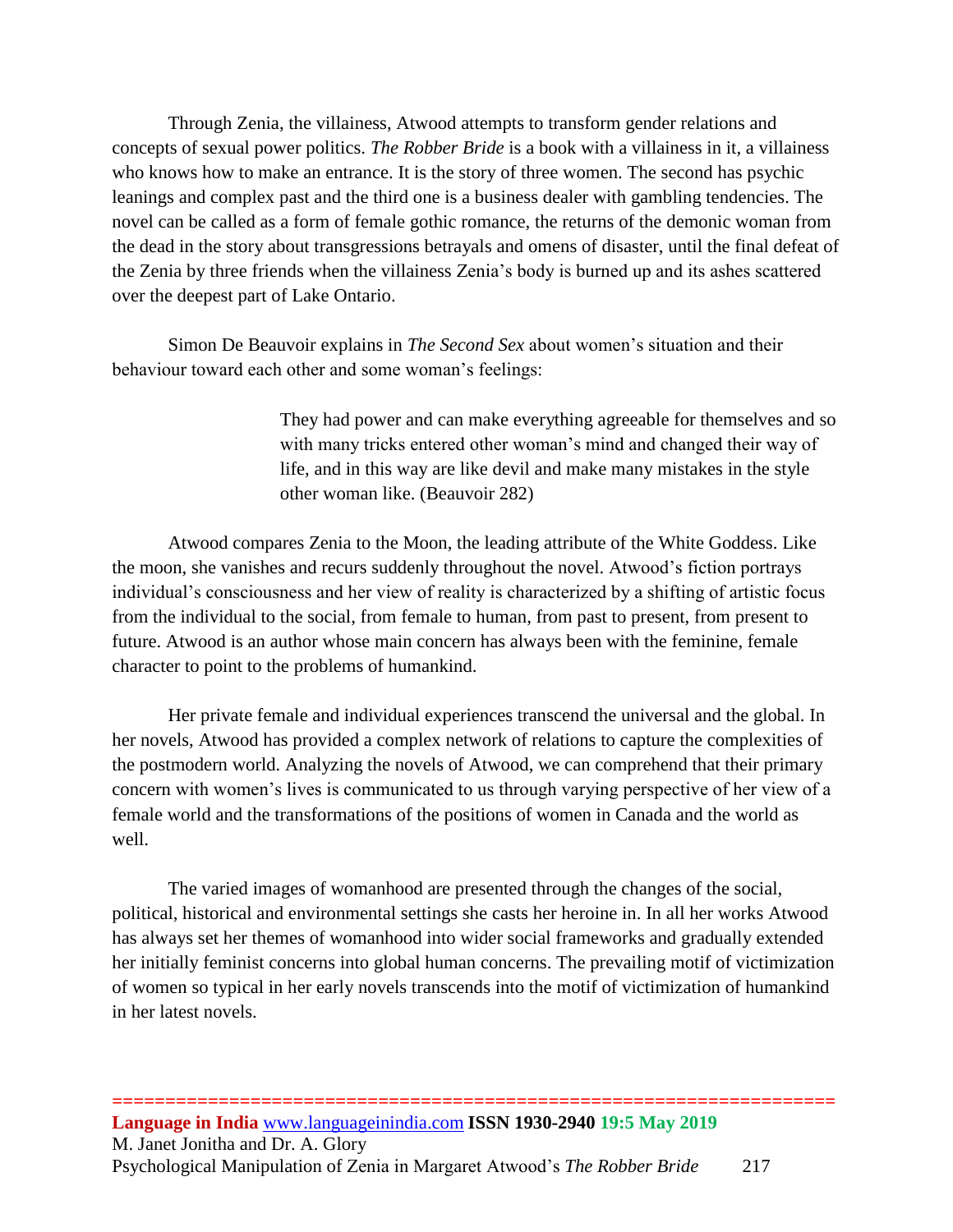To receive a stronger impact upon her readers but also to give her challenging stories a more universal significance, she tested her stories and characters in different political and historical settings. Her series of works extends from the mid – sixties to the present day. *The Robber Bride* decenters the myth of pure woman and shows how even an evil woman can be a normal woman. Through Zenia, the villainous, Atwood attempts to transform gender relations and concepts to transform gender relations and concepts of sexual power politics. Zenia's character of displaying co-existence of both masculinity and feminity is an example of Atwood's deconstruction and subversion of gender. The female characters are analyzed psychoanalytically, in order to find their psychological neuroses. In psychoanalysis, the concept of splitting stems from the instability of one's mental concept of self.

The very first state of female psyche with its ups and down, psychical tension equated to surface tension with an imbalance of secure and insecure feelings and the darker side of life gets exposed in the character of the first of Trio, Tony, the History Professor, when they have just seen the dead Zenia coming alive. Tony felt safe this morning, safe now. Everything has been called into question. The state of mind of a woman is still water at surface level and turbulent undercurrent.

A woman is always strong enough to maintain this poise eternally, however turbulent her inner being is. But in the case of man, however strong he is, with his rock like frame, maintaining an exterior turns out to be a futile attempt; he makes it transparent. The so-called physically weak woman has a strong psyche, unfathomably intricate to anybody, including her own men. Each of this trio has lost her psychological balance, each differently on different occasion. In the hotel scene, Zenia tells each of the women in turn who they are and how false their perceptions about themselves and people around them are to Tony:

> You always were the most awful two-faced hypocrite, Tony. A smug dog-in-themanger prune-faced little shit with megalomaniac pretensions. You think you have some kind of an adventurous mind but spare me! At heart you're a coward, you hole yourself up in that bourgeois playpen of yours with your warped little battle-scars collection, you sit on poor West as if he's your very own fresh- laid fucking egg! (TRB 414)

To Charis:

[Billy] thought you were a cow, if you must know. He thought you were so stupid you'd give birth to an idiot. He thought you were a stunned cunt, to be exact. . . . I know you, and I can guess how you've been spending your time. Dressing up in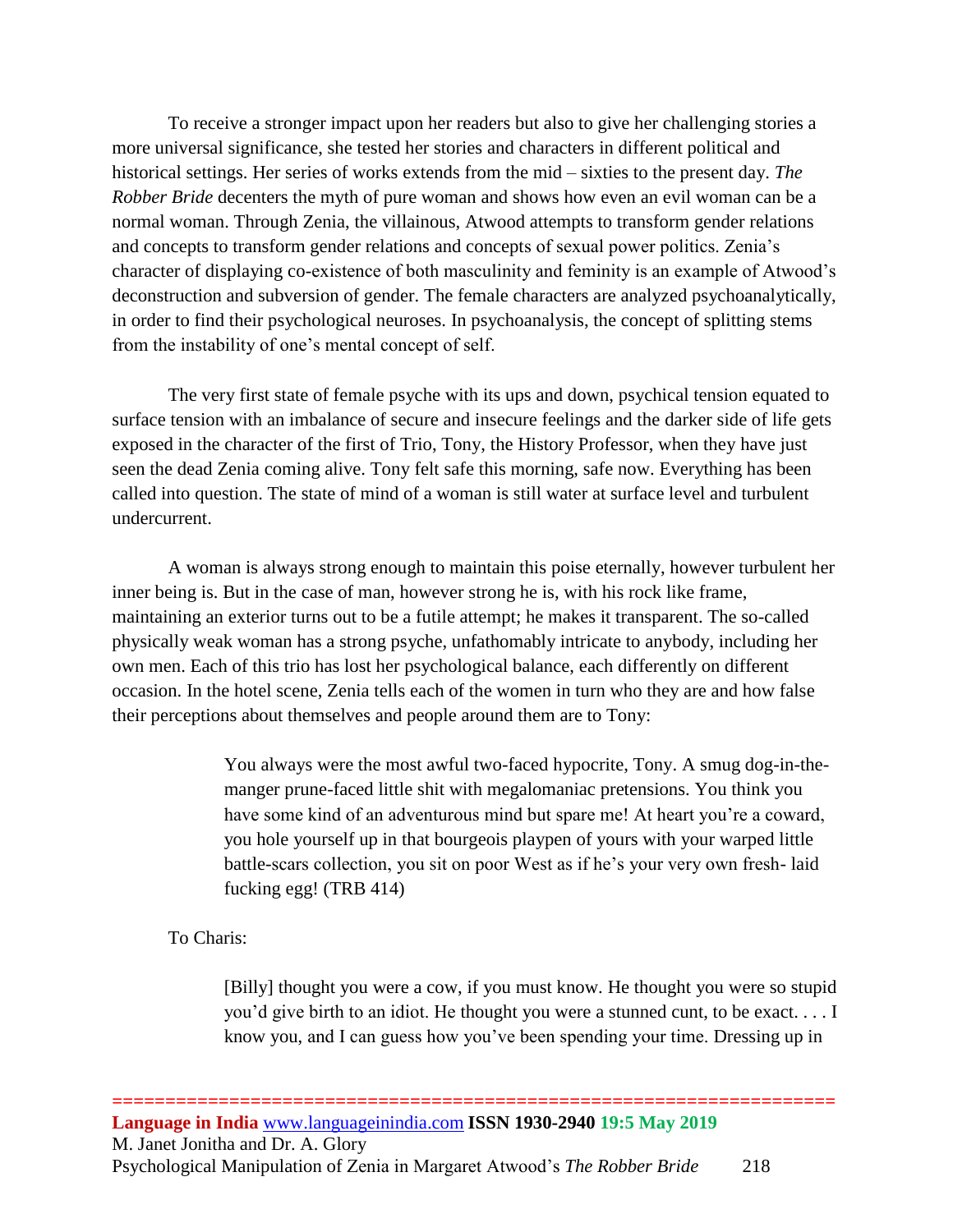hair shirts. Playing hermits. Mooning around after Billy. He's just an excuse for you; he lets you avoid your life. Give him up. Forget about him. (TRB 427)

#### **Atwoodian Strategy for Writing a Woman's Life**

Past-centered notion of selfhood is deeply resonant with what Atwood engages with in much of her fiction, which is Atwoodian strategy for writing a woman's life. The narrative structure of the novel is shaped around the way in which Zenia mirrors each character's anxieties and confusion about their personal and cultural origins and fills in the gaps in their individual life narratives. In telling the stories that they want or need to hear, Zenia manipulates her way into other character's life narratives.

It is her role as an interloper played so aptly by Zenia that renders her such a powerful and dangerous presence in the novel. Zenia is the other woman, the bad woman, the one who steals the good women's husbands, the one who is sexier and smarter and faster. She does not just steal the men; she quite explicitly steals their souls. She lies, she makes herself up. Tony and Roz manipulate their men, keep secrets from them and do not tell them the whole truth about their pasts. Charis does not manipulate but her relationship with Billy is largely imaginary anyway.

*The Robber Bride* brings out to light the incongruity of woman. The three women characters in the novel Tony, Roz and Charis acts like a support system in-order to please their men. Though the villainesses Zenia deceives them and steal their men, only through her the female characters analyse about their self- deception. The eight novel of Atwood opens at a posh restaurant Toxique, where the three friends meet for lunch. Though there is nothing much in common among the three friends they share one similar emotion, all have lost their love to the she-devil Zenia. Then in Black Enamel they look to the past through flashbacks and their memories to relate how Zenia entered each of their lives and the devastation with which she left them.

## **Conclusion**

The novel is written in segments, from the victim's perspective and with flashbacks, which gives insight to the readers. Each victim has her traumatic story written in a separate section. Atwood writes in the third person for each victim in such a way that each one remains distinct. All three women cling on to each other for moral support. It is their friendship which helps them to confront and combat Zenia. Each one strengthens the other, so that they are able to conquer Zenia individually. The solution offered by Atwood is that in order to combat malicious dominance, it is necessary to exorcise the oppressor, most of all from one's mind.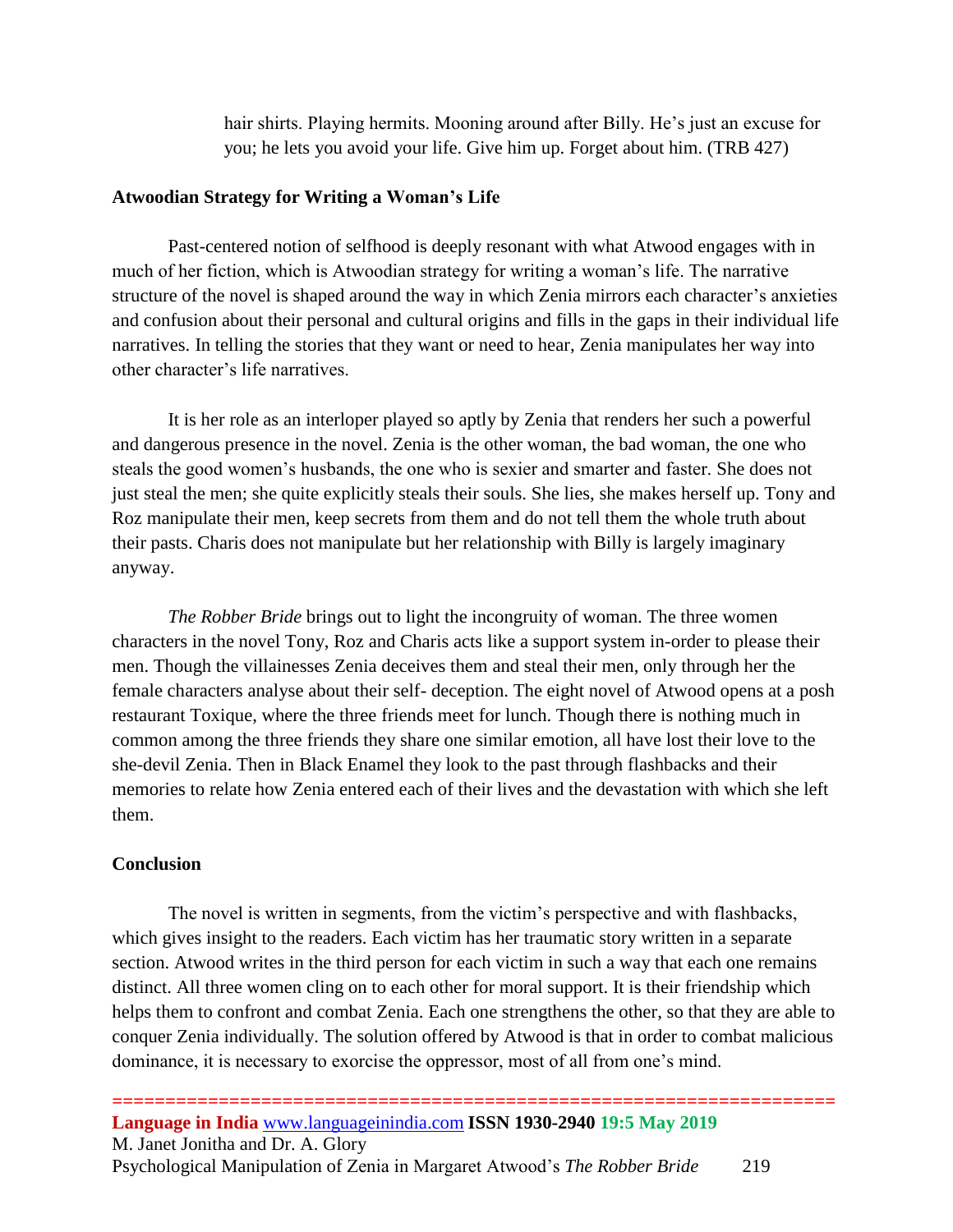In the beginning of the novel Zenia who appears like a phoenix, returning from the dead, by the end of the story dies for real, and this time her three enemies actually get to see her body floating in a hotel fountain and then to scatter her ashes in a happy ritual over water. But that's not the end of her says the writer Atwood. The characters and events in the novel The Robber Bride, portrays how women live in a good and happy society. It is Satirical how, despite putting in effort to change their position in society, the three major protagonists are incomplete, unfulfilled and unhappy. Although Tony, Roz and Charis enjoy ambition, success and satisfaction in certain spheres of life, they cannot function as complete human beings without each other's help, friendship and filling of the emotional void.

At the end of *The Robber Bride* the spiritual wins over the rationalist when Tony, the most rational character in the novel, the rigorous academic requiring a proof and a rational explanation for everything, finds this approach to the role of Zenia in her life inadequate. She is one of the three women to suggest a ritual burial and a wake for Zenia a year after her death, she even requests all three of them to wear black before they scatter Zenia's ashes into the lake halfway between the mainland and the Island, where Charis has her house:

> She wants to do Zenia justice; . . . She craves some idea of ceremony of decorum; . . . What she herself would like is a little gunfire. A ritual canon shot, the flag lowering to half-mast, a single bugle note quivering in the silvery air. Other fighters get that, so why not Zenia? (TRB 466-468)

The issues which Atwood takes up to address in her novels are quite realistic and can benefit the women folk immensely to be their real and true self. The death of Zenia remains a mystery to the end. Hence, in *The Robber Bride* the woman-heroes and villainess all lack true love and happy childhood; they portray the fragmented identities waiting to be acknowledged by their real-self.

**===================================================================**

**Works Cited**

Atwood, Margaret. *The Robber Bride.* London: Virago, 1994.

Atwood, Margaret. Survival: *A Thematic Guide to Canadian Literature.* Ontario: House of Anansi Press Limited, 1992.

**==================================================================== Language in India** [www.languageinindia.com](http://www.languageinindia.com/) **ISSN 1930-2940 19:5 May 2019** M. Janet Jonitha and Dr. A. Glory Psychological Manipulation of Zenia in Margaret Atwood's *The Robber Bride* 220